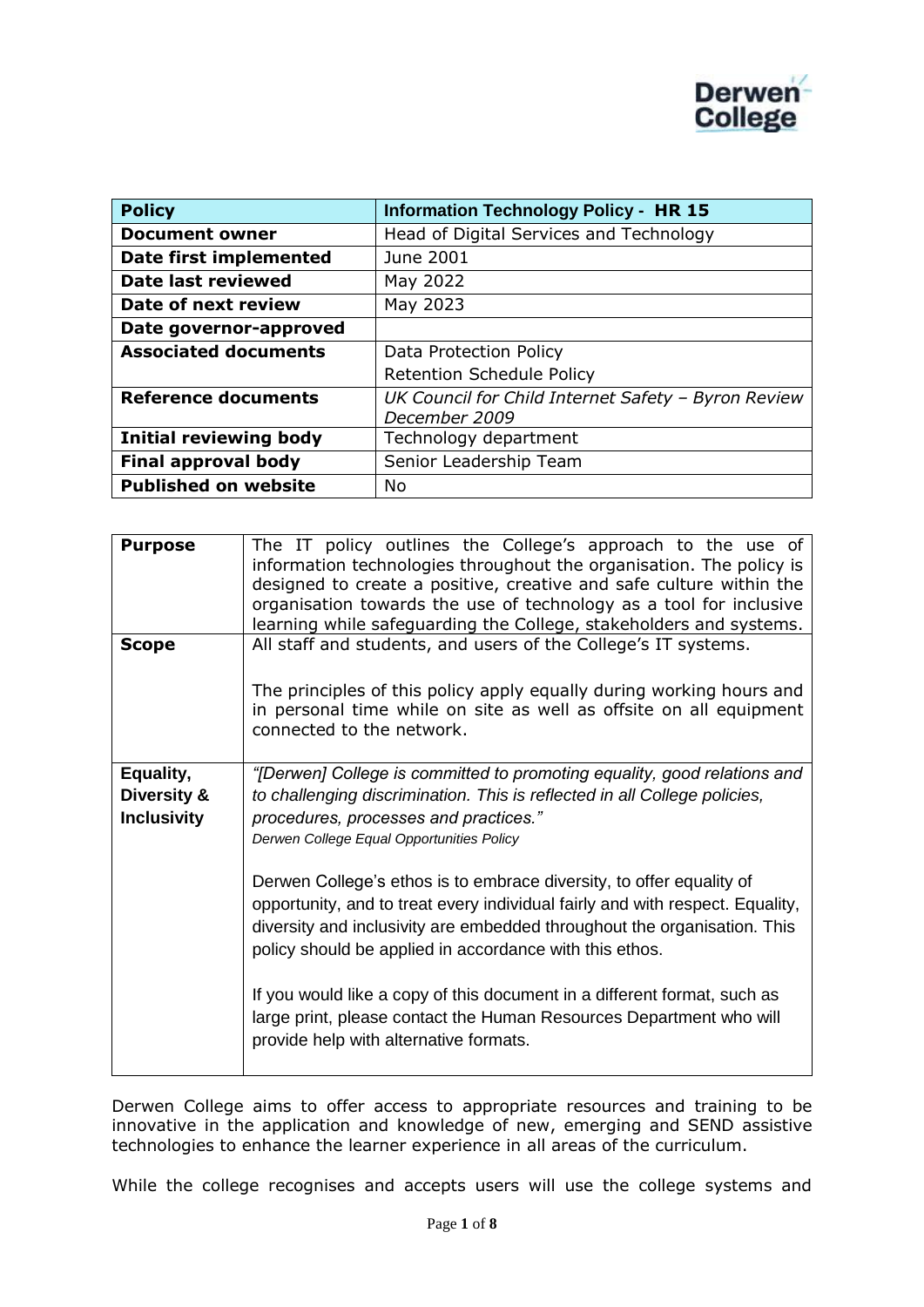

internet facilities for personal use, it does expect certain standards of conduct to be observed to protect both the college interests and its employees from the dangers of inappropriate use.

All information residing on the College systems is the property of the College.

In order to fulfil its policy the College will:

- include systems to ensure content is safe and neither derogatory or inappropriate
- provide development opportunities to staff appropriate to the changing developmental and technology needs within the context of their role in the College
- ensure that opportunities are provided to expand staff and students' knowledge of information technologies and their application
- provide appropriate support and assistance
- provide learning resources appropriate to support a range of IT needs
- monitor and support the integration of IT across all areas of the College
- ensure that information technologies are used appropriately to enhance and support the learning environment in creative and innovative ways
- use recognised industry standard platforms appropriate to the user environment to ensure that the uses of information technologies are not restricted by inappropriate compatibility limitations
- make sure students' prior technological skills and knowledge are identified to support access to their individualised learning programmes
- make training available to all students that will enable them to progressively develop their IT skills
- provide access to new and emerging technologies as a tool for continued development and electronic or augmented communication
- continue to research, develop and exploit future developments in information technologies
- continue to research, develop and exploit future developments in SEND assistive technologies
- maximise the use of College resources through cross curriculum collaboration
- provide an appropriate upgrade and replacement strategy for hardware and software resources
- develop and maintain a dynamic website
- ensure that staff change their passwords on a regular basis in line with password policies
- enhance cyber security
- maintain appropriate and proportional multi-layered backups
- review and assign administrative rights to staff based on job requirements
- comply with copyright and data protection legislation
- use the self-assessment process to evaluate the effectiveness of the technology provision
- monitor its IT systems as is deemed necessary in order to prevent inappropriate usage

# **1. Network**

The College will: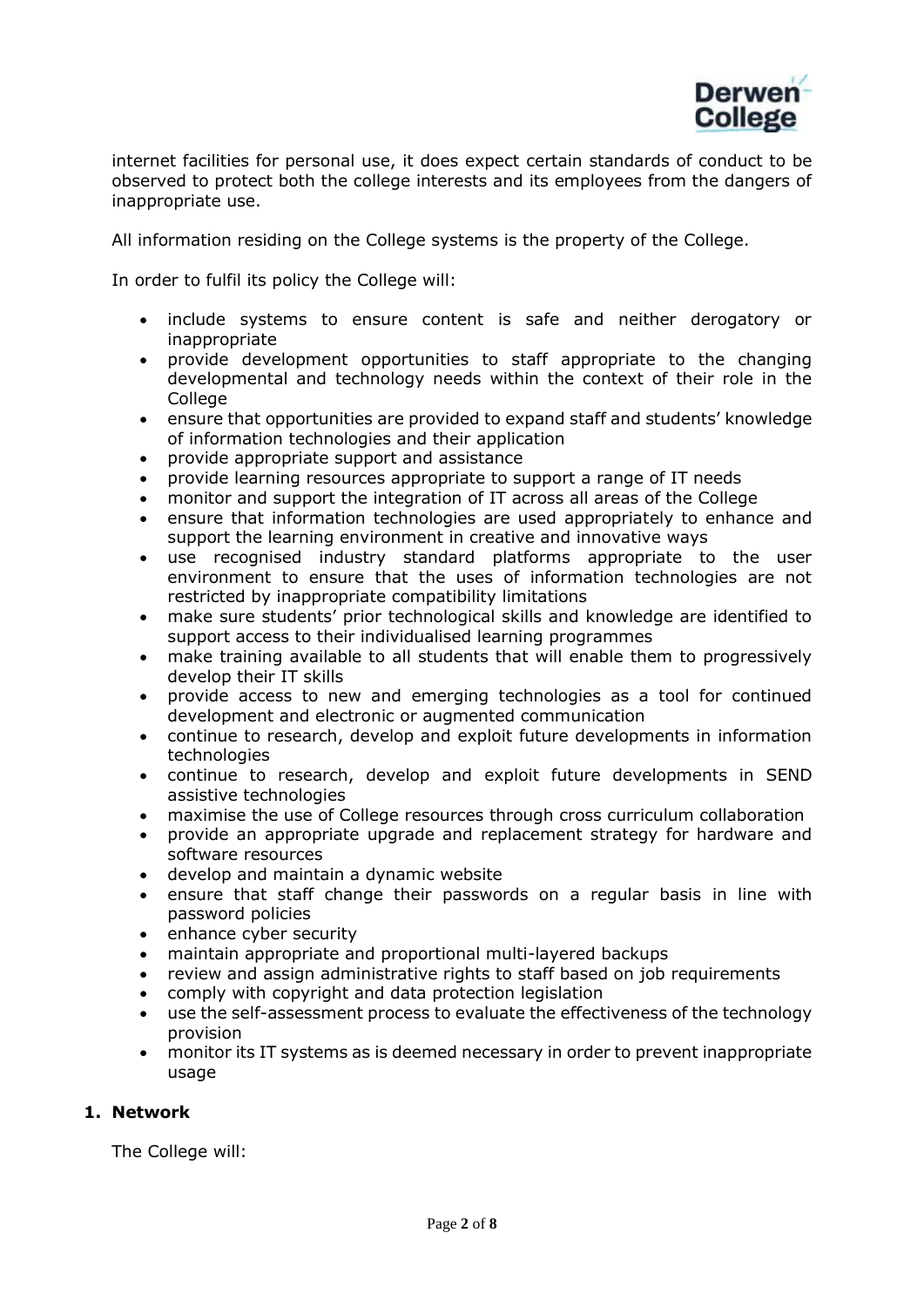

- reserve the right to review and monitor all content on the College systems (i.e. folders, emails, internet use, real-time usage)
- keep backups of all data in line with the backup procedure, Data Protection Policy and Retention Schedule Policy
- reserve the right to restore backup information
- reserve the right to remove access to the network
- keep the network up to date to meet cyber security needs of authority partners

All users must:

- take care not to introduce malicious content on to the system
- not send or forward inappropriate content
- take responsibility for the safety of the College network and its users
- keep passwords private
- not use someone else's log-on details or leave your system open to allow access to others
- report any potential breach of network security straight away to the IT helpdesk
- not delete, copy or remove off site any content from the College systems prior to leaving employment
- not attempt to circumnavigate security and compliance systems (e.g. web filter, firewall)
- seek approval by the Technology department before purchasing any equipment to be used on the network (not including BYOD)

Staff must:

- not allow students access to equipment specifically configured as a staff device or that is joined to the staff network
- not allow students access to their account
- abide by the password policy (section 2)

#### **2. Passwords**

Passwords are an important aspect of computer security. A poorly chosen password may result in unauthorised access and/or exploitation of Derwen College resources. All users, including contractors and vendors with access to Derwen college systems, are responsible for taking the appropriate steps, as outlined below, to select and secure their passwords (Student passwords are not subject to this for ease of use).

- A. Passwords for all systems should consist of 8 or more characters, consisting capital letters, lower case, numbers and at least 1 special character  $(\text{@} \#!)$ .
- B. Where possible, users must use unique or a varied password between systems unless the system in question has synchronised single sign on.
- C. User accounts that have high system-level privileges or administrator accounts must have a password that is unique, and different from all other accounts.
- D. Passwords must not be revealed over the phone to anyone.
- E. Do not write down passwords and store them anywhere that isn't secure.
- F. Any user suspecting that his/her password may have been compromised must report the incident and change all passwords immediately.
- G. Passwords must not be shared with anyone. All passwords are to be treated as sensitive.
- H. Passwords must not be inserted into email messages or other messaging services.
- I. Do not share passwords with anyone at any time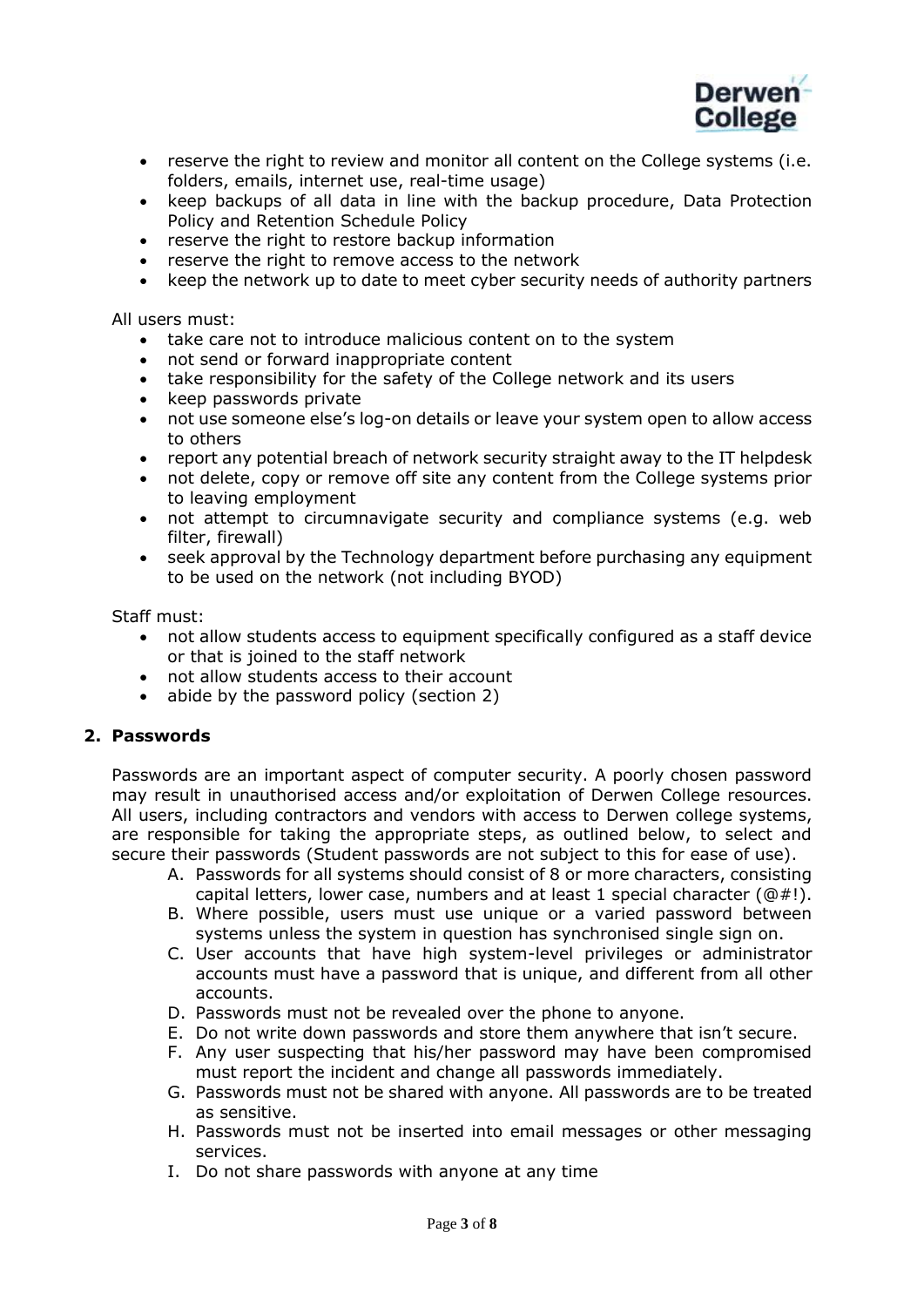

- J. Do not leave any pc, laptop or device unlocked while unattended. Any unattended device must be locked or logged off.
- K. Users with access to privileged or sensitive information must use multifactor authentication (2FA or MFA) when accessing resources externally

# **3. Internet and email (including use with BYOD (Bring Your Own Device) and externally)**

The College will:

- provide a web filtering service and internal firewall controls to ensure safety of systems and content (blocked sites to be reported to the technology staff)
- not impose time limits on internet use for staff providing it does not interfere with working practices
- limit Wi-Fi access for students at night
- provide an email platform
- reserve the right to monitor emails, cloud documents and social media activity
- monitor in real-time, via Smoothwall, all sites accessed by staff, students and visitors

All users must:

- use the internet and emails sensibly and in such a manner that it does not interfere with the efficient running of the College or go against the College's safeguarding policies
- not access illicit websites and websites outlined below (not exhaustive, more details of blocked sites can be provided by the ICT helpdesk or safeguarding team):
	- o Pornography
	- o Adult sites
	- o Child abuse
	- o Dating and companionship (within college hours)
	- o Drugs
	- o Gambling
	- o Hacking
	- o Terrorism
	- o Violence

*Note: All websites views are stored, can be seen in real-time and reported on. Any breaches will be recorded and be passed on to the safeguarding team (students/clients) and HR (staff). If appropriate, external agencies and/or law enforcement may be involved* 

- treat emails as formal communication that they will be accountable for
- get approval from the Technology department before signing up to online subscription services or licensing contracts
- exercise great caution before opening emails with attachments from unidentified third parties to reduce the risk of viruses (if in doubt seek assistance from the ICT helpdesk)
- use the College-provided email address and platform to communicate to students via email
- not use file sharing applications or download copyright material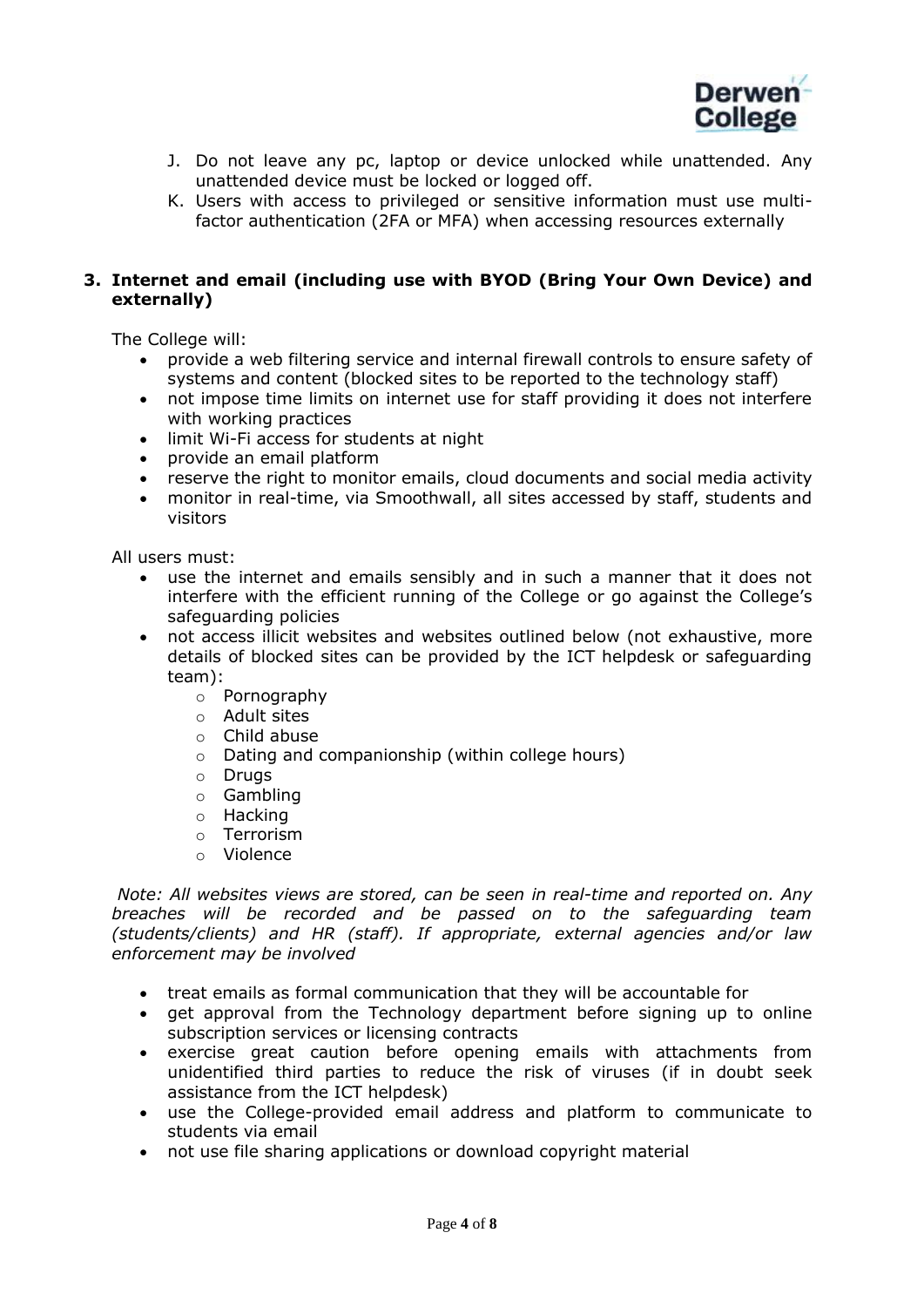

Staff must:

- not engage in any personal online contact or share personal details with current or former students without prior approval from the relevant line manager (if in doubt contact the E-Safety Coordinator)
- not use Whatsapp or social media (or similar non-college platforms) to contact students
- ensure that personal details/photos/videos/social media etc. are not accessible to students or ex-students as this is outside acceptable professional boundaries

# **4. BYOD (Bring Your Own Device)**

All private hardware and software is used at the owner's discretion and the College takes no responsibility for damage or breakages. The equipment will also not be covered by the college's insurance.

The hardware and software must also comply to copyright laws.

The College will:

- provide secure Wi-Fi access for staff, students and visitors
- allow staff and students to bring their own devices into College
- reserve the right to remove or not allow access
- log all internet usage from the device

All users must:

- use their own unique college-provided user account to access the internet
- connect to the correct and appropriate WIFI SSID
- where appropriate and the device allows, have anti-virus protection
- be up to date with the latest software version
- exercise caution and vigilance to ensure content is secure when using portable devices (i.e. memory sticks/laptops/tablets) to use any College information, confidential or not
- take great care when bringing in personal content on their own devices that such content is appropriate
- ensure all inappropriate tabs or apps are closed
- not link their device to the wired network unless permission has been granted by the Technology department

Staff must:

- not use personal devices to record, photograph and film students
- not allow students access to devices
- ensure that personal details/photos/videos etc. are not accessible to students or ex- students as this is outside acceptable professional boundaries

# **5. Social Media**

The College will:

- maintain a Facebook and Twitter feed to share information
- maintain a Facebook and other social media accounts to support and safeguard students
- reserve the right to access accounts with the student present in order to check through activity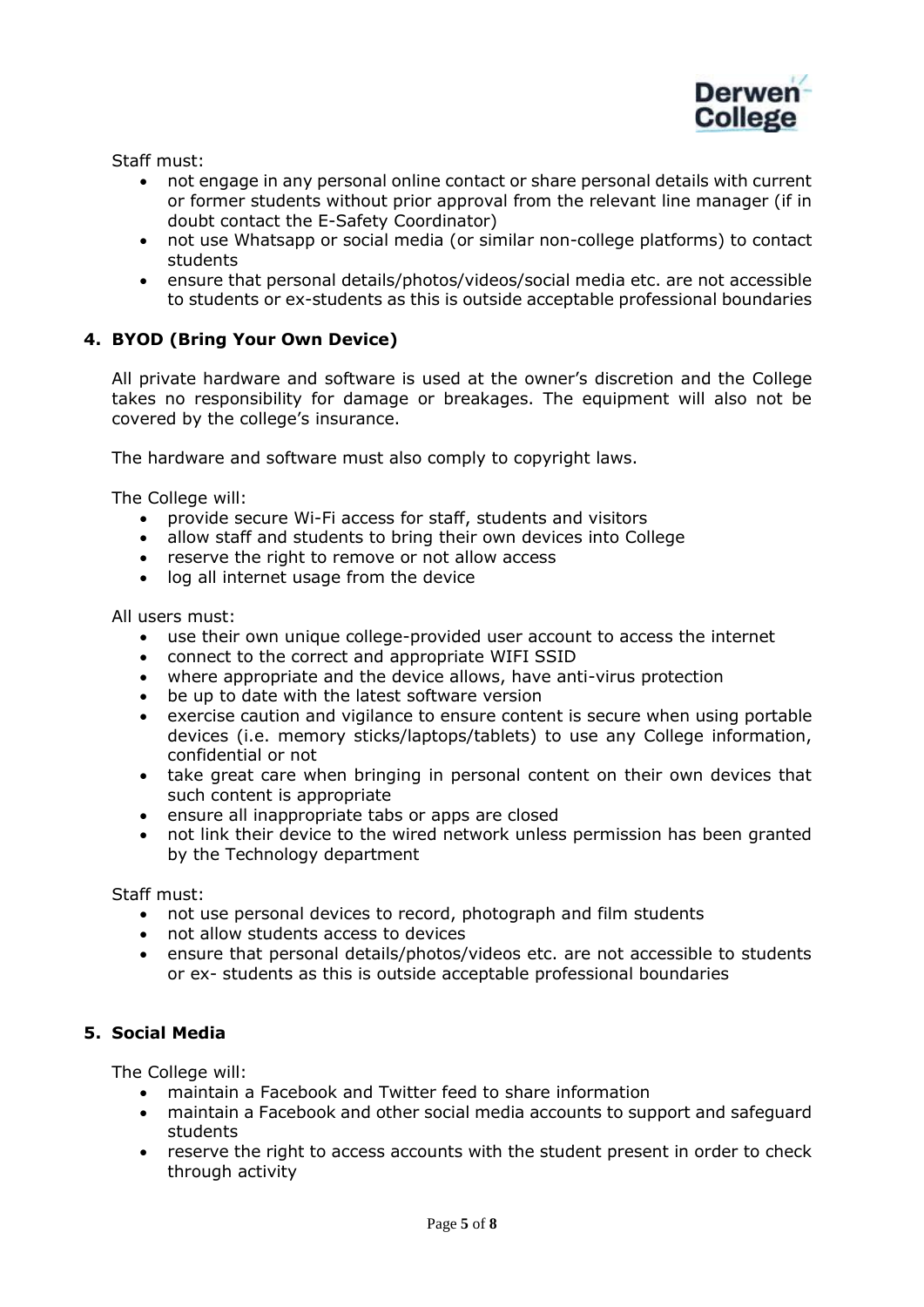

All users must:

- not use the College's social networking sites for personal purposes
- not post information on a social networking or social media site which is confidential to the College and stakeholders
- not post entries on any social networking site which are derogatory, defamatory, discriminatory or offensive in any way, or which could bring the College and stakeholders (including staff and students) into disrepute
- not divulge confidential information about, or belonging to, the College and its stakeholders on social networking sites

Students must:

- add "Derwen College" as a "friend" on their Facebook
- if requested, attend e-safety sessions with the E-Safety Coordinator

Staff must:

- not accept students or ex-students as "friends" as this risks taking staff outside acceptable professional boundaries
- adopt the same level of professionalism as they would apply in the work place
- ensure that personal details/photos/videos etc. are not accessible to students or ex-students as this is outside acceptable professional boundaries

#### **6. External access**

The College will:

- Provide external access via a secure VPN to the network via a college provided router, laptop or PC to staff that have been permitted to work from home
- Provide external access to emails (webmail) and O365 applications to all users
- Reserve the right to remove remote access at any time

Staff must:

- Use the equipment as if they were within the College campus
- Abide by all College polices regarding information technology, data protection and safeguarding
- When accessing external services such as emails, Sharepoint or college cloud services, to use the services as if they were in college and abide by the college's policies
- Report any concerns, breaches or failures to the ICT helpdesk immediately
- Not all third parties to use the equipment
- Where applicable, abide by the staff laptop agreement

## **7. Software and databases**

The College will:

- Provide software, data platforms and databases to facilitate the running of the College, curriculum and commercial activities
- Keep all platforms up to date
- Where possible, enforce data protection, GDPR, data retention and safeguarding policies
- Reserve the right to remove access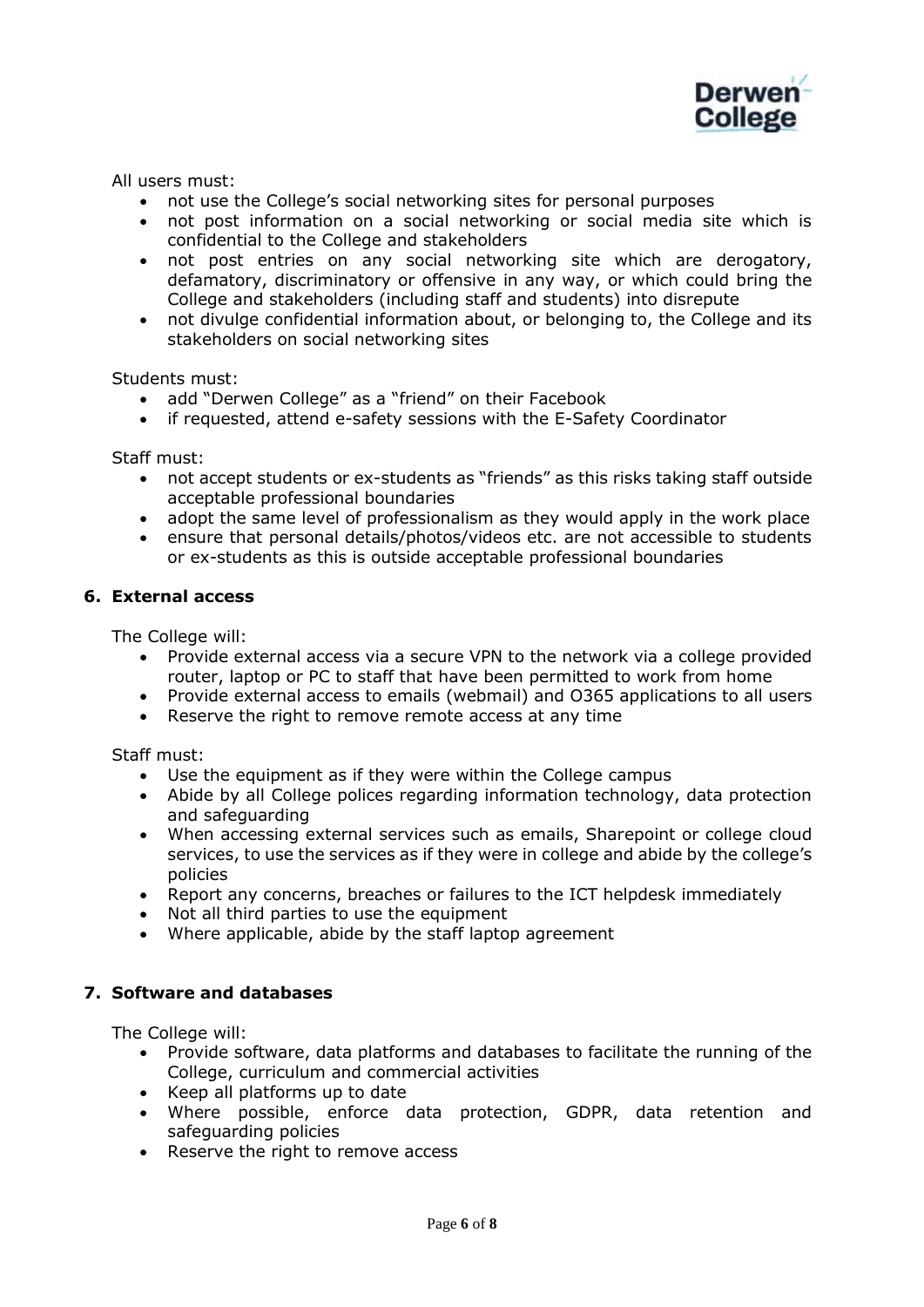

All users must:

- Seek permission from the Technology department before purchasing or implementing new software platforms, databases or software packages
- Ask the ICT helpdesk to install new software platforms, databases or software packages
- Abide by data protection, GDPR, data retention and safeguarding policies
- Not allow unauthorised access to platforms
- Not share access to platforms
- Not copy, report or redistribute software platforms, databases, software packages or data contained within any of the platforms without permission from the technology department
- Not provide details of software platforms, databases or software packages to third parties without permission of the technology department
- Where possible, use the colleges main management information system and linked software as the basis of information concerning students and curriculum

## **8. Technology standard operating procedures (SOPs)**

The College will:

• Where appropriate create SOPs for key data and procedural tasks

All users must:

- Follow SOPs when provided
- Report any failures or areas for improvement within the SOP to their line manager
- Treat the SOP as confidential unless made available

## **9. Disposal of waste**

The Network Manager should ensure that any personal or sensitive data is erased from College technology equipment on its disposal or transfer from the College. The need for disposal extends to software stored on the equipment for which the College holds the licence. Also, any information that can provide access to the network or provide insights to the network such as IP structures.

When disposing of the equipment the Network Manager must ensure that the requirements of the Waste from Electronic and Electrical Equipment (WEEE) Directive are observed.

#### **Disciplinary action**

Breaches of this policy will be subject to disciplinary action in accordance with the College's disciplinary procedure.

Any comments made on either email or social media sites inside or outside the workplace that are defamatory, derogatory, or discriminatory about the College, colleagues and its stakeholders will not be tolerated and investigated as gross misconduct. If substantiated, such conduct may lead to summary dismissal after the due process of the College's disciplinary procedure has been followed.